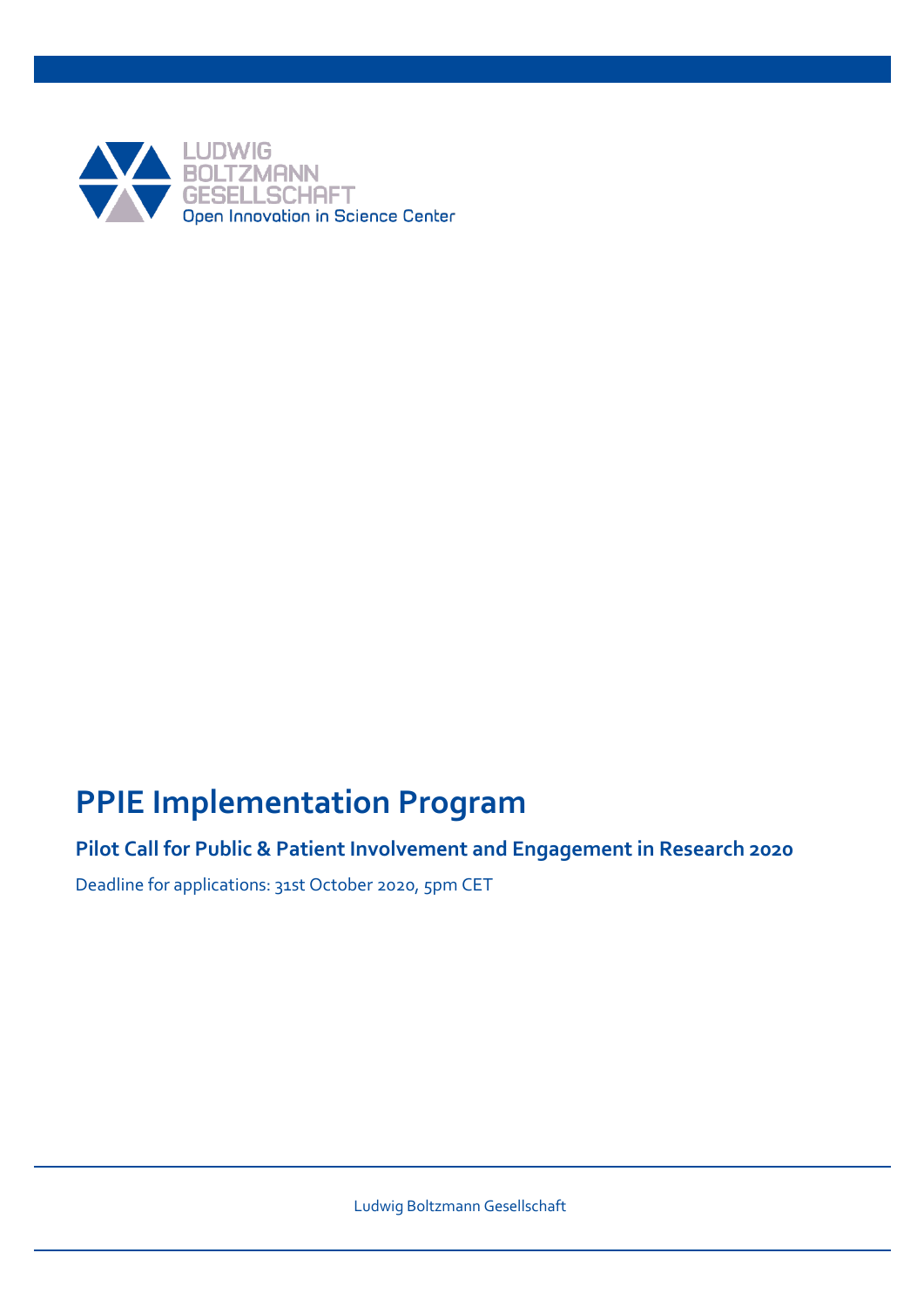

# **Table of Content**

| 1. |      |  |  |  |  |
|----|------|--|--|--|--|
| 2. |      |  |  |  |  |
| З. |      |  |  |  |  |
|    | 3.1. |  |  |  |  |
|    | 3.2. |  |  |  |  |
| 4. |      |  |  |  |  |
|    | 4.1. |  |  |  |  |
|    | 4.2. |  |  |  |  |
|    |      |  |  |  |  |
|    | 5.1. |  |  |  |  |
|    | 5.2. |  |  |  |  |
|    | 5.3. |  |  |  |  |
|    |      |  |  |  |  |
|    | 6.1. |  |  |  |  |
|    | 6.2. |  |  |  |  |
| 7. |      |  |  |  |  |
|    | 7.1. |  |  |  |  |
|    | 7.2. |  |  |  |  |
|    | 7.3. |  |  |  |  |
|    | 7.4. |  |  |  |  |
| 8. |      |  |  |  |  |
|    | 8.1. |  |  |  |  |
|    | 8.2. |  |  |  |  |
| 9. |      |  |  |  |  |
|    |      |  |  |  |  |
|    |      |  |  |  |  |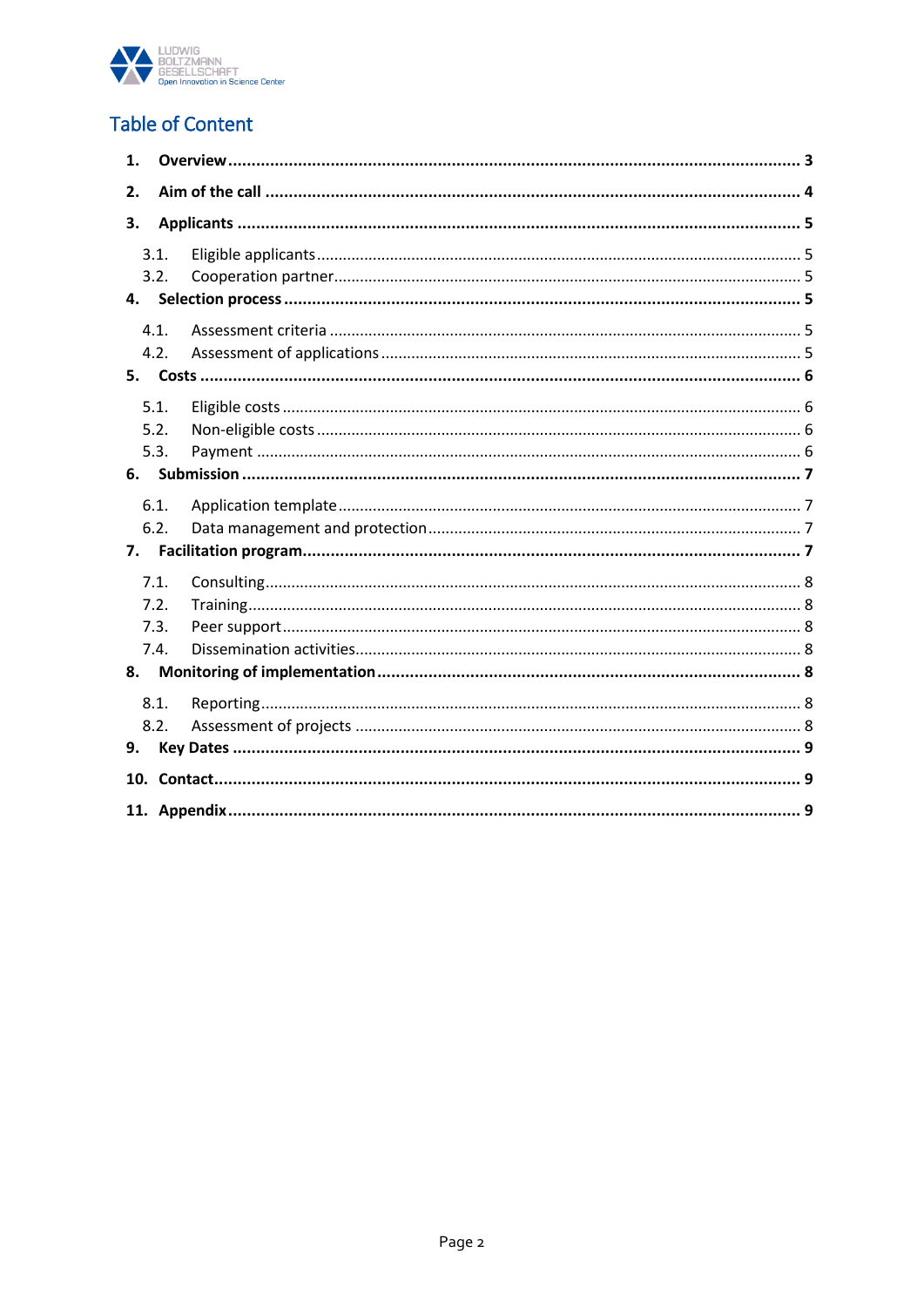

### <span id="page-2-0"></span>1. Overview

The **PPIE Implementation Program** (2020-2023) of the Ludwig Boltzmann Gesellschaft Open Innovation in Science Center is funded by the Austrian National Foundation of Research, Technology and Development, and intends to support researchers and their organizations implementing meaningful and active involvement of patients and the public in research. This first pilot call has a total budget of max. EUR 600.000.

| <b>PPIE Implementation Program</b> |                                                                                                                                                                                                                                                                                                                                |  |  |  |  |
|------------------------------------|--------------------------------------------------------------------------------------------------------------------------------------------------------------------------------------------------------------------------------------------------------------------------------------------------------------------------------|--|--|--|--|
| Short description                  | Implementation activities that foster active and meaningful patient and<br>public involvement in research.                                                                                                                                                                                                                     |  |  |  |  |
| Funding available                  | Max. EUR 60.000 per project                                                                                                                                                                                                                                                                                                    |  |  |  |  |
| Funding rate                       | 100%                                                                                                                                                                                                                                                                                                                           |  |  |  |  |
| Project duration                   | 6-12 months                                                                                                                                                                                                                                                                                                                    |  |  |  |  |
| Cooperation partners               | Not necessary for application                                                                                                                                                                                                                                                                                                  |  |  |  |  |
| Eligible applicants                | Representatives of following organizations located in Austria:<br>Public Research organizations<br>Public Universities and Universities of Applied Sciences (FH)<br>Private universities                                                                                                                                       |  |  |  |  |
| Eligible costs                     | Honorarium for patients and the public<br>Travel costs for patients and the public, and researchers<br>Other goods and services:<br>Catering etc. and collaboration software<br>Room rent for meetings and workshops<br>Small equipment<br>Subcontracting for third parties<br>Overhead costs up to 20% of all cost categories |  |  |  |  |
| Non-eligible costs                 | Personnel costs for researchers<br>Research and office infrastructure<br>Costs for patents and licensing, and research software                                                                                                                                                                                                |  |  |  |  |
| Payment rates                      | Lump sums - 80% payment in the beginning and 20% at the end of project                                                                                                                                                                                                                                                         |  |  |  |  |
| <b>Important information</b>       |                                                                                                                                                                                                                                                                                                                                |  |  |  |  |
| Total budget of call               | Max. EUR 600.000                                                                                                                                                                                                                                                                                                               |  |  |  |  |
| Submission deadline                | 31st October 2020, 5pm CET                                                                                                                                                                                                                                                                                                     |  |  |  |  |
| Application language               | English                                                                                                                                                                                                                                                                                                                        |  |  |  |  |
| Contact person                     | Mag. Dr. Raphaela Kaisler, MSc<br>Tel: (01) 513 27 50 - 62<br>Email: ppie@lbg.ac.at                                                                                                                                                                                                                                            |  |  |  |  |
| Website                            | https://ppie.lbg.ac.at                                                                                                                                                                                                                                                                                                         |  |  |  |  |
| Application platform               | https://calls.lbg.ac.at/login                                                                                                                                                                                                                                                                                                  |  |  |  |  |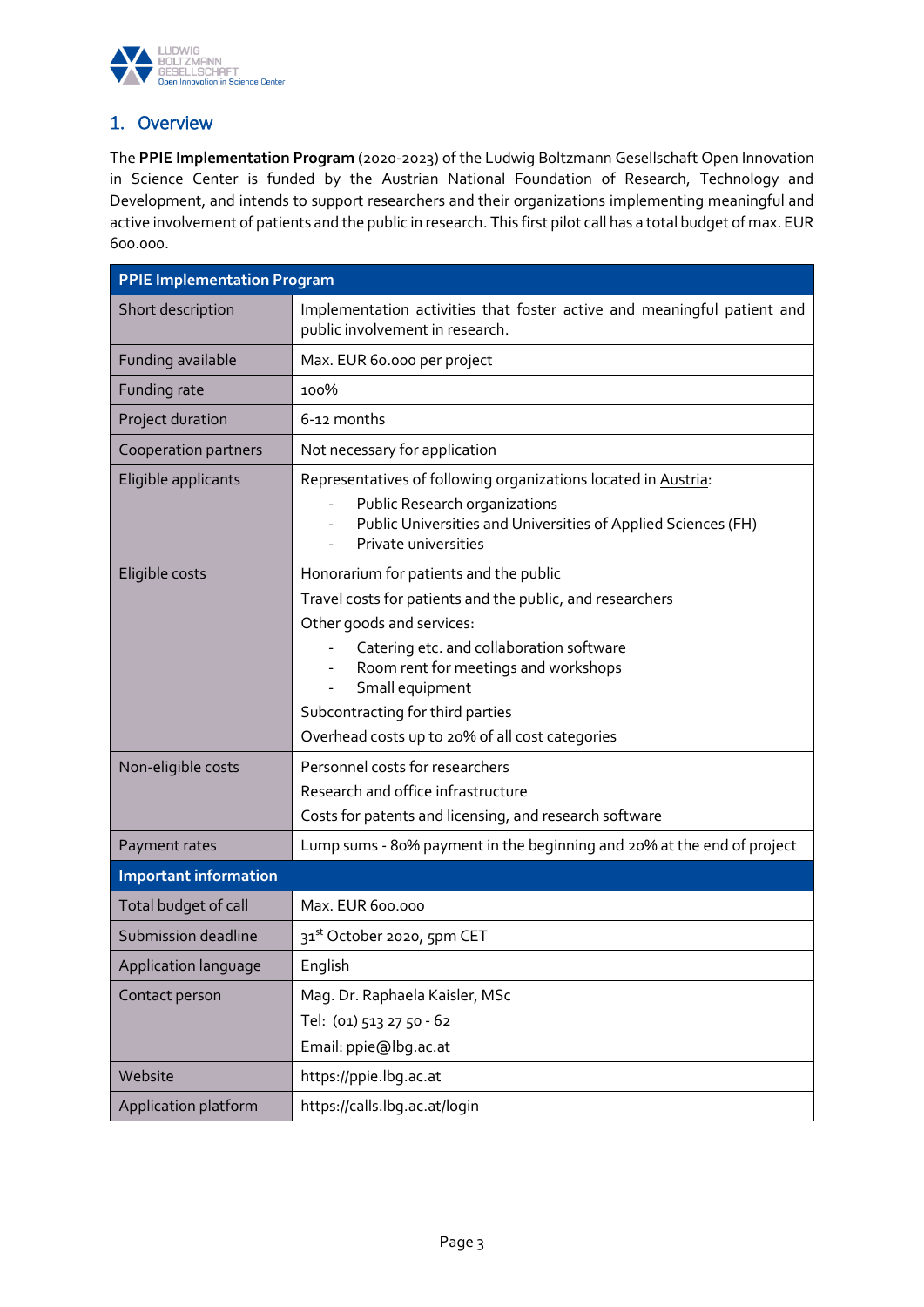

### <span id="page-3-0"></span>2. Aim of the call

Research shows that early and continuous involvement of the public and patients has a positive impact both on conducting more patient-centered research and on the impact of research. Involving the public in research empowers people with lived experience and improves the quality and impact of research (Staley, 2009). Engaging citizens and patients in research co-design is one of the key tools to drive innovation processes within the European research landscape (Mazzucato, 2019). In order to ensure that research is highly relevant to the public, there is a need for meaningful involvement of end-users with the aim to reduce 'research waste' and bring science and society closer together (Glasziou 2016; Chalmers 2009). Involving the public in research empowers people with lived experience and improves the quality and impact of research (Staley, 2009).

PPIE stands for **'Public and Patient Involvement and Engagement'** in research. The **PPIE Implementation Program** aims to involve citizens and patients in research processes and activities according to the definition of the National Institute of Health Research (NIHR, UK):

*"User or public and patient involvement in research means doing research 'with' patients and the public so they are not just participants in the research. This requires users to have a say in the decisions made about research, so that the methods and outcomes are more appropriate to research participants and patients*."

### LEVELS OF INTERACTION

The degree of interaction between researchers, patients, and the public is measured by the ways in which they are involved. This can include patients and the public taking part in research studies, patients actively providing and disseminating research to the general public through different formats, or even patients and the public becoming actively involved in the research process. We distinguish between three levels of activities (INVOLVE NIHR, UK):

**PARTICIPATION: Citizens and patients take part in research studies.** 

E.g., being recruited in clinical trials, completing questionnaires, participation in interviews and focus groups.

### **ENGAGEMENT: Information and knowledge about research is provided and disseminated.**

E.g., dissemination of research to public (via media, social media), raising awareness of research through media, science festivals and open days at universities and research centers.

**INVOLVEMENT: Citizens and patients are actively involved in research.**

E.g., as grant holders and co-applicants, through identifying research opportunities, agenda setting, members of project advisory and steering groups, co-developing patient information or materials, undertaking interviews with participants, and carrying out research.

Depending on the activity and degree of involving patients and public members in research, several levels of interaction can be differentiated: from purely receiving information about research projects (passive) to getting involved in research decision-making and becoming equal collaboration partners (active). From the perspective of a researcher, introducing PPIE components into research projects and research governance may increase the general empowerment of those who are affected by research and introduce a shift of power and ownership towards patients and the public.

The **PPIE Implementation Program** aims to support implementation activities with patients and the public in the area of '**active involvement' across the different phases of the research cycle** (from setting the agenda to interpreting data).

For further information about PPIE see the '**PPIE How to Guide for Researchers'** that is freely available at the open access repository Zenodo unde[r http://doi.org/10.5281/zenodo.3578321.](http://doi.org/10.5281/zenodo.3578321)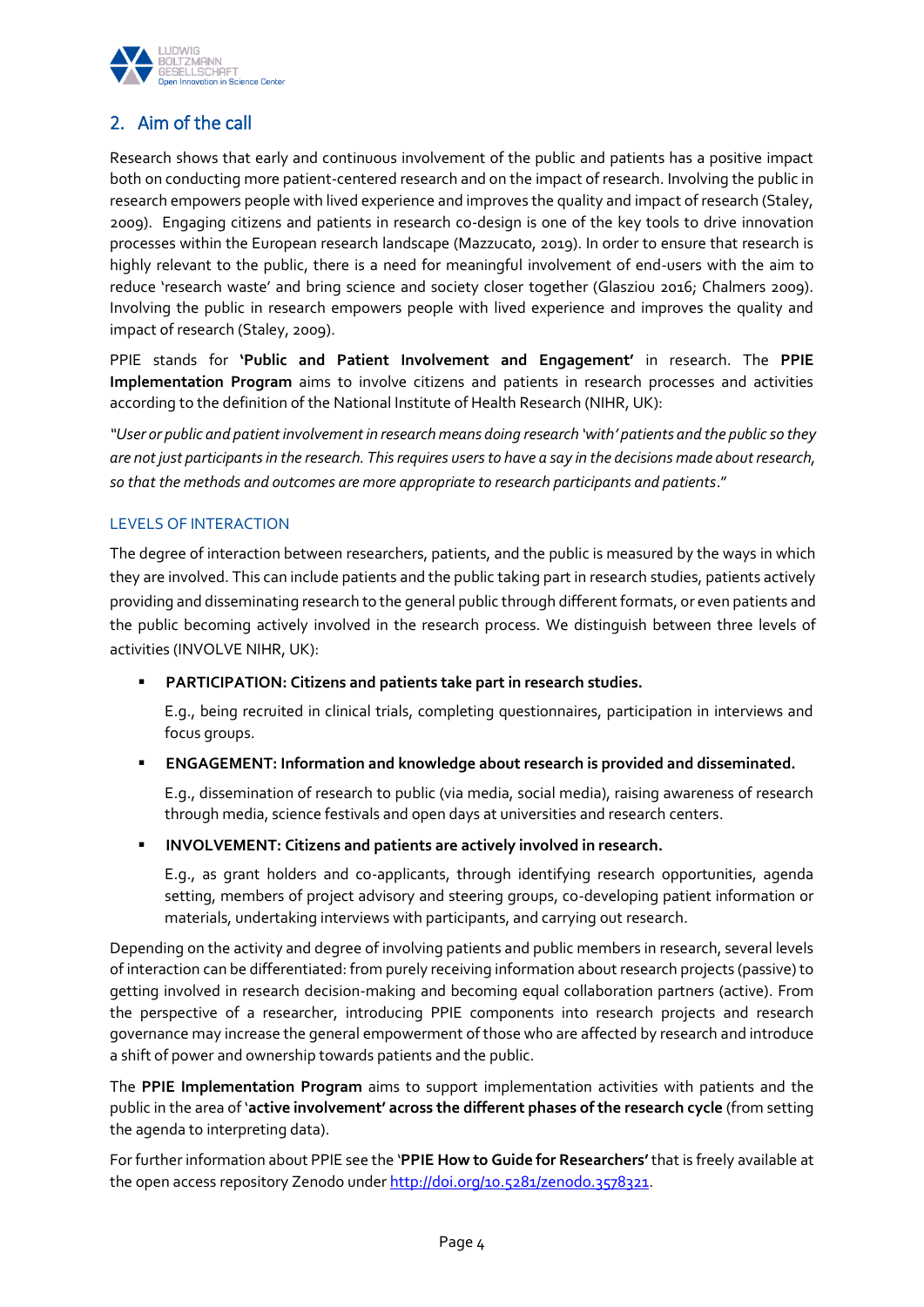

### <span id="page-4-0"></span>3. Applicants

### <span id="page-4-1"></span>3.1. Eligible applicants

Representatives from organizations with their headquarters located in Austria and research conducted that benefits Austrian citizens and society are eligible to apply for the PPIE Implementation Program:

- Public research organizations or research institutions
- Austrian Universities and Universities of Applied Sciences (FH)
- **Private universities**

Representatives are asked to attach a 'Letter of Support' signed by their legal representative of the institution in the submission. Please find a template in the appendices.

Representatives of all ages, gender, ethnic background, and career levels within a research institution (e.g., research administration, bachelor and master students, principal investigators, head of institutes, etc.) are welcome to apply.

#### <span id="page-4-2"></span>3.2. Cooperation partner

Cooperation with partners is not necessary for submission of an application but may be useful. For example, patient organizations or NGOs may be listed and budgeted as subcontractors if needed; however the research organization must submit the application. Note that cooperation agreements will be negotiated with the research organization not persons.

### <span id="page-4-3"></span>4. Selection process

#### <span id="page-4-4"></span>4.1. Assessment criteria

The proposed involvement activities have to meet the following **formal assessment criteria** (quality of involvement)**:**

- **Level of involvement:** researchers develop and conduct research activities 'with' patients and the public involving them meaningfully once or more often in research activities. Patients and the public may be equal partners in activates or 'co-researchers' acting on a level playing field.
- **Study level:** proposed activities must be included in minimum one phase of the research cycle (define research question – design research method – collect data – analyze and interpret data – disseminate findings) and/or project governance

Following assessment criteria further assess the **quality of the application** taking the above formal criteria into account:

- **Impact:** the proposed activities add value to the research conducted or planned, are relevant for society, and/or benefit certain target groups or patients or the wider public
- **Implementation:** the implementation plan is adequate to the proposed activities (e.g., method, number of people involved, frequency of involvement, diversity of group, level of involvement)
- **Feasibility:** the proposed activities can be implemented in the foreseen project duration and budget allocated

Not as part of the evaluation, but in order give feedback to the applicants and to learn from the process, the experts are also asked to indicate how understandable the application was written.

#### <span id="page-4-5"></span>4.2. Assessment of applications

After submission the application will be checked based on the formal assessment criteria by LBG PPIE team:

**Eligibility of applicants**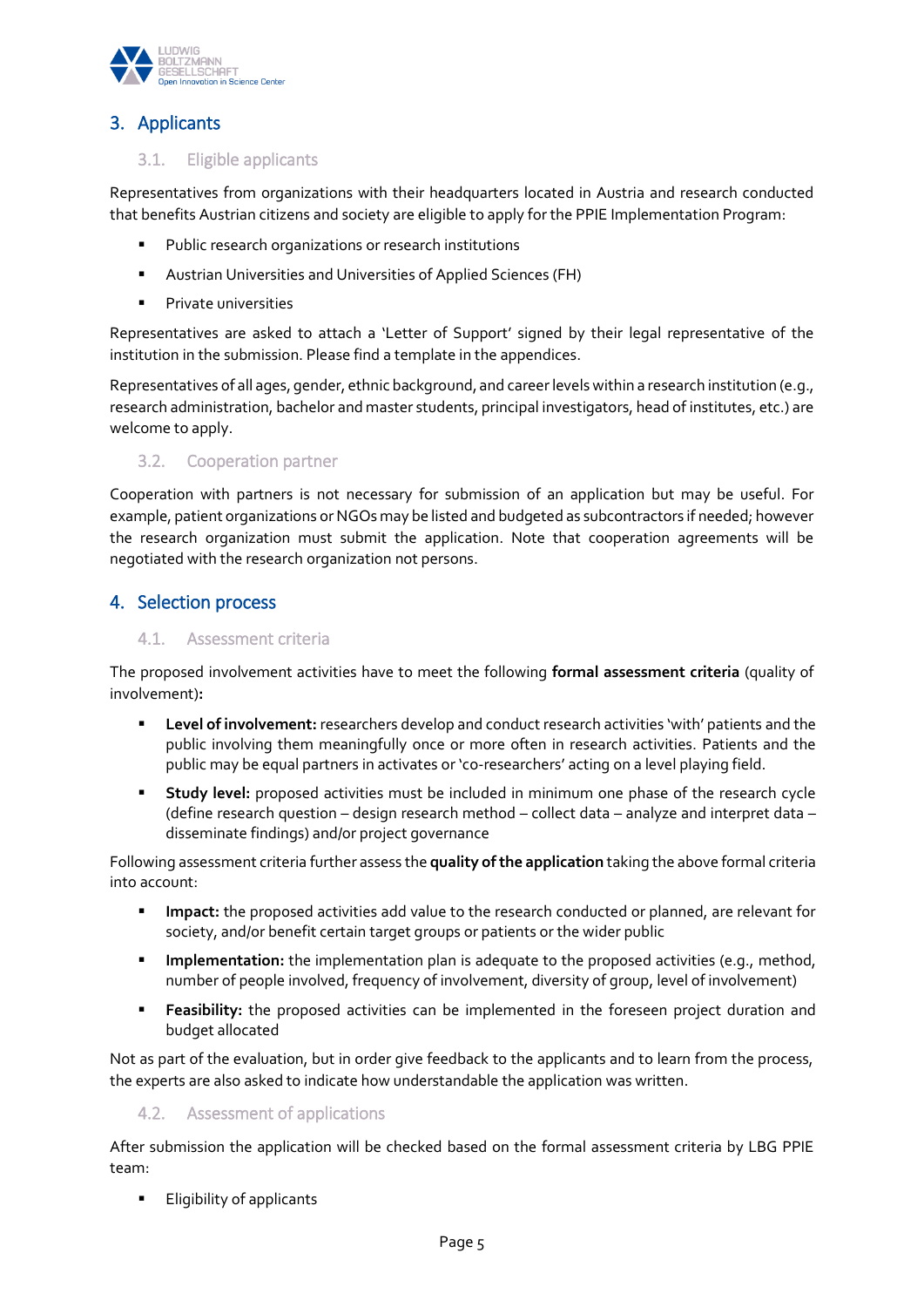

- Eligibility of costs
- Meet the formal assessment criteria (level of involvement and study level)

Eligible proposals will be assessed based on four quality criteria (quality of involvement, implementation, feasibility and societal impact) by an external and independent panel of experts. The panel of experts consists of two research experts in the field of patient and public involvement, two representatives of the public with experience in the field of public health, and two young persons (16-25 years) with basic knowledge of scientific processes. The panel of experts individually assesses the applications based on the funding criteria and selects proposals based on the discussion in the panel selection meeting. Please find a detailed description of the selection process and assessment criteria in the **Evaluator Guideline**.

### <span id="page-5-0"></span>5. Costs

<span id="page-5-1"></span>5.1. Eligible costs

Applicants may apply for **minimum EUR 20.000 and up to EUR 60.000** (including overhead costs) during a **project period of minimum 6 to maximum 12 months** for patient and public involvement activities. Planned activities must be directly linked to and occurred in patient and public involvement activities in research. Please find a detailed description of costs in the **Implementation Guideline** (see appendix).

Following costs categories are eligible for support:

- **Honorarium:** compensation of expenses for patients and the public concerning their time and contributions spent in the project (via 'Contracting of Work', in German 'Werkvertrag')
- **Other goods and services:** e.g., catering, printing costs, ads, room rents if needed to deliver the activity, communication and collaboration software, small equipment if needed (e.g., digital recorders, video camera)
- **Travel costs:** travel expenses (second class public transportation) of patients, the public and researchers involved in the activities
- **Subcontracting:** third party services to deliver the activity (e.g., moderation of workshops), *Note:* if you plan subcontracting abroad than add 20% VAT for budgeting for this activity
- **Overheads:** max. 20% of all cost categories listed above to cover in-kind contributions from researchers, supervisors, coordinators,

### <span id="page-5-2"></span>5.2. Non-eligible costs

#### **Non-eligible costs** include:

- **Personnel costs of researchers and other administrative personnel**
- **Costs for patents and licensing**
- **Research software**
- **Research and office infrastructure (e.g., microscopes, laptops, printers, etc.)**

### <span id="page-5-3"></span>5.3. Payment

80% of the approved budget is paid in form of a 'lump sum' payment at the beginning of the project. The rest ofthe payment (up to 20%) is paid after submission and approval of the report at the end of the project period. All expenses need to be collected and kept as 'original' invoices at the institution and a final list of occurred expenses must be provided with the report in order to receive the rest of the occurred costs. Please find a detailed description of payments in the **Implementation Guideline** (see appendix).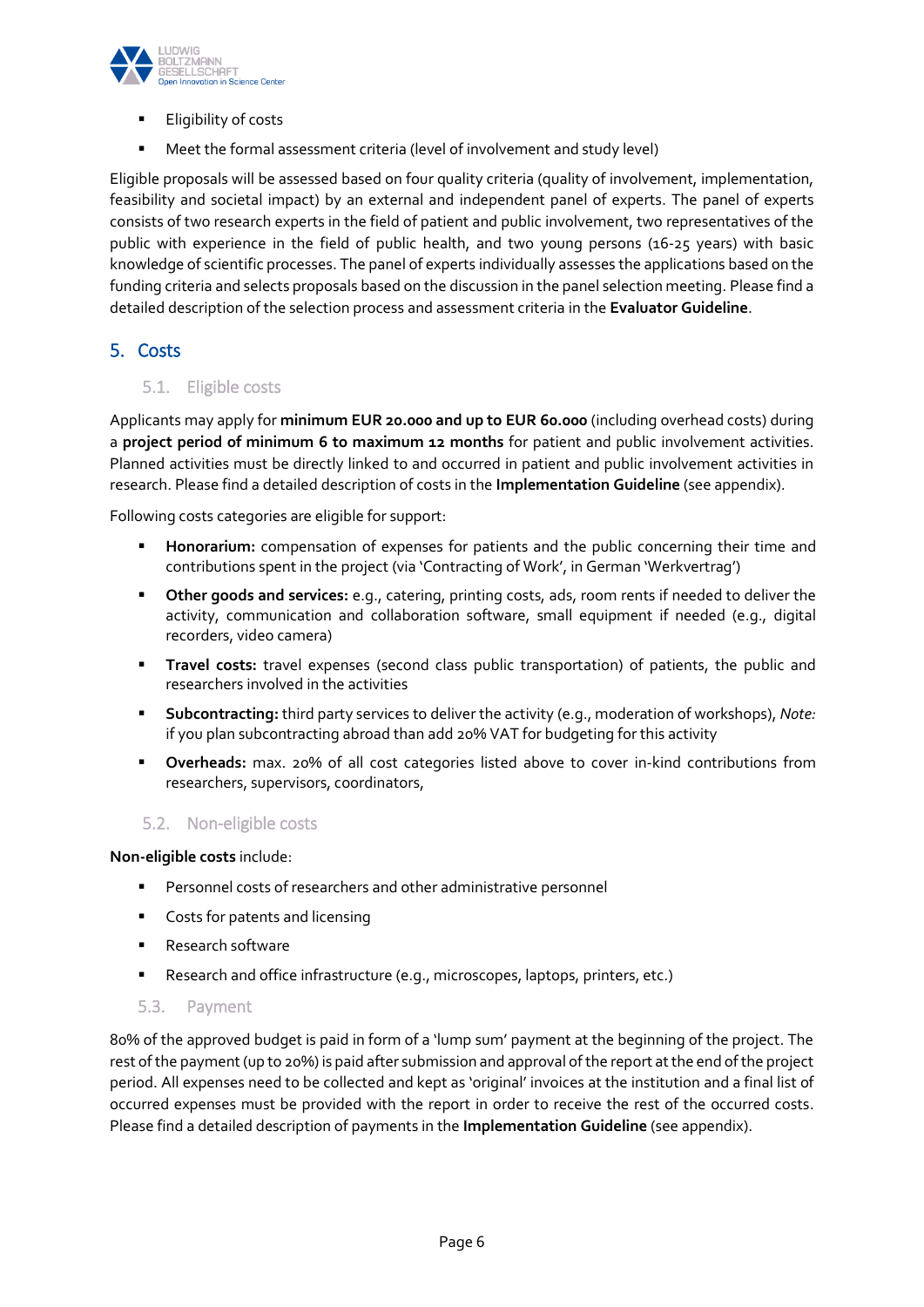

### <span id="page-6-0"></span>6. Submission

Applications must be submitted **online via the LBG calls platform** [\(https://calls.lbg.ac.at/login\)](https://calls.lbg.ac.at/login) until **31 st October 2020 at 5pm CET**. Applications received via e-mail or post will not be checked for eligibility and assessed by the panel of experts.

<span id="page-6-1"></span>6.1. Application template

The online Application template includes following items:

- **Personal data:** applicant name, name and location of institution/organization, email contact, upload for the 'Letter of Intent' from institution/organization as PDF (max. 10 MB)
- **Demographic data:** gender, discipline, career level
- **Abstract:** in English and German (plain language; max. 150 words each)
- **Involvement activities:**
	- **Impact:** describe the societal and scientific impact (why; max. 300 words)
	- Implementation: describe the implementation and feasibility of planned involvement activities (what, who; max. 500 words)
	- **Methods:** describe methods and setting of planned involvement activities (how; max. 300 words)
- **Expected Learning:** describe how you will assess the quality of the involvement activities and reflect the planned activities to draw learning (max. 300 words)
- **Overview of involvement activities:** linked to the level of involvement, study level, and expected impact (table)
- **Budget and time plan:** provide a budget table and Gantt chart (upload as PDF, max. 10 MB)

<span id="page-6-2"></span>Please find the **Application template** in accordance with the online version in the appendices.

### 6.2. Data management and protection

The implementation partners comply with the data protection regulations when designing, submitting and, if selected, carrying out their project. These particularly include the European General Data Protection Regulation (GDPR) and the Austrian Data Protection Act. In the submission and implementation of the project as well as in reports and publications, personal data are used anonymously. The implementation partners undertake to obtain declarations of consent from all persons involved in the project, which are suitable for the type of intended participation, which ensure the use of the contributions and results for the implementation partners and for the OIS Center of LBG GmbH.

### <span id="page-6-3"></span>7. Facilitation program

The PPIE Implementation Program (2020-2023) offers a facilitation program to successfully implement planned involvement activities. This facilitation program aims to support researchers, interested patients and the public in providing individual consultation, training opportunities, and peer support. Additionally, all successful projects are invited to promote their activities on the Homepage of the PPIE Implementation Program and at a stakeholder conference.

The facilitation program will start in September 2020 and will be available before, during and after the project period until the end of 2023.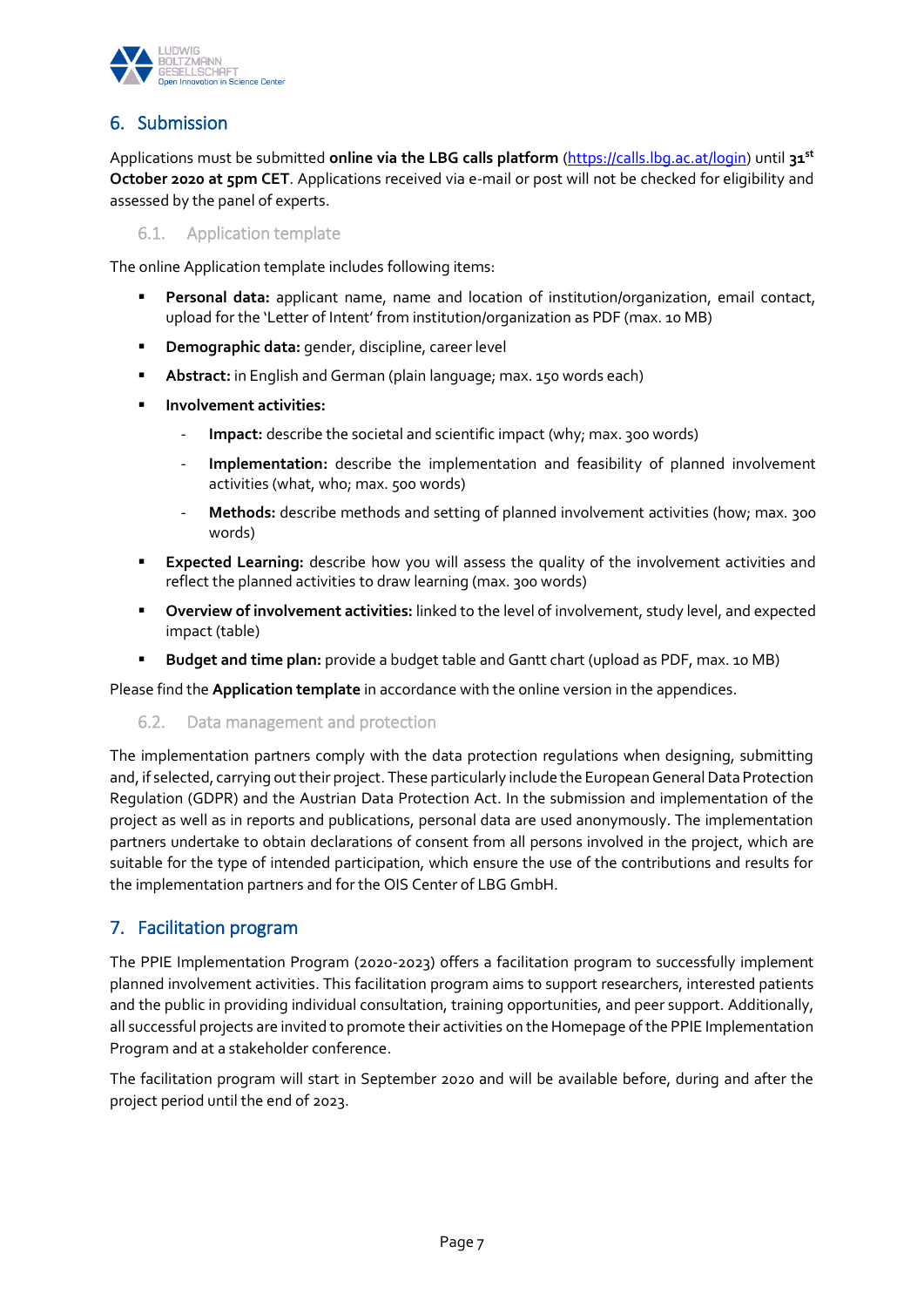

### <span id="page-7-0"></span>7.1. Consulting

Interested researchers, patients and the public can use our **pre-check tool** [\(https://ww2.unipark.de/uc/precheck\)](https://ww2.unipark.de/uc/precheck) to assess their current PPIE activities and are welcome to seek **individual consultation** regarding

- the pilot call,
- **Philter 2** project coaching for PPIE activities, and
- other queries concerning patient and public involvement in research.

<span id="page-7-1"></span>Please contact the PPIE team for an appointment via telephone or in-person (see contact).

#### 7.2. Training

During the PPIE Implementation Program, several training opportunities will be offered online and inperson to upscale the reach in Austria:

- **Webinar series:** on specific patient and public involvement opportunities and challenges
- **Expert workshops:** international experts exchanging good practice examples in research
- **Ideation workshops:** 'bring a PPIE case' and discuss potential solutions in small groups of different stakeholders and researchers from various disciplines

#### <span id="page-7-2"></span>7.3. Peer support

Successful projects and grantees will be invited to a **peer support network** sharing and discussing challenges and opportunities working with patient and public involvement in research. The peer support network will meet on a regular basis and has the opportunity to present and discuss their work among other peers and interested researchers, patients and the public.

### <span id="page-7-3"></span>7.4. Dissemination activities

Successful projects and grantees are invited to disseminate and promote their patient and public involvement activities on the homepage of the PPIE Implementation Program where information about the project can be shared (project page). In autumn 2022, a **PPIE stakeholder conference** including all successful projects is planned and will be co-led with the public in order to promote patient and public involvement activities in Austria.

### <span id="page-7-4"></span>8. Monitoring of implementation

#### <span id="page-7-5"></span>8.1. Reporting

The project reporting includes **one report to be submitted at latest 2 months after end of the project period** describing the involvement activities and their impact as well as limitations and leanings. Please find a reporting template in the appendix.

To enable extended and direct learning from the activities, successful projects additionally present their results at the PPIE stakeholder conference.

### <span id="page-7-6"></span>8.2. Assessment of projects

All projects will be assessed according to the assessment criteria after the project ends. Researchers and all stakeholders involved in the PPIE activities will be asked to answer a **questionnaire** in order to give feedback and check the quality of involvement, implementation and societal impact of the PPIE activities. This information gathered from researcher and stakeholders will inform and shape the second pilot call that will be launched in September 2021. Please find the **Evaluation Questionnaire** in the appendix.